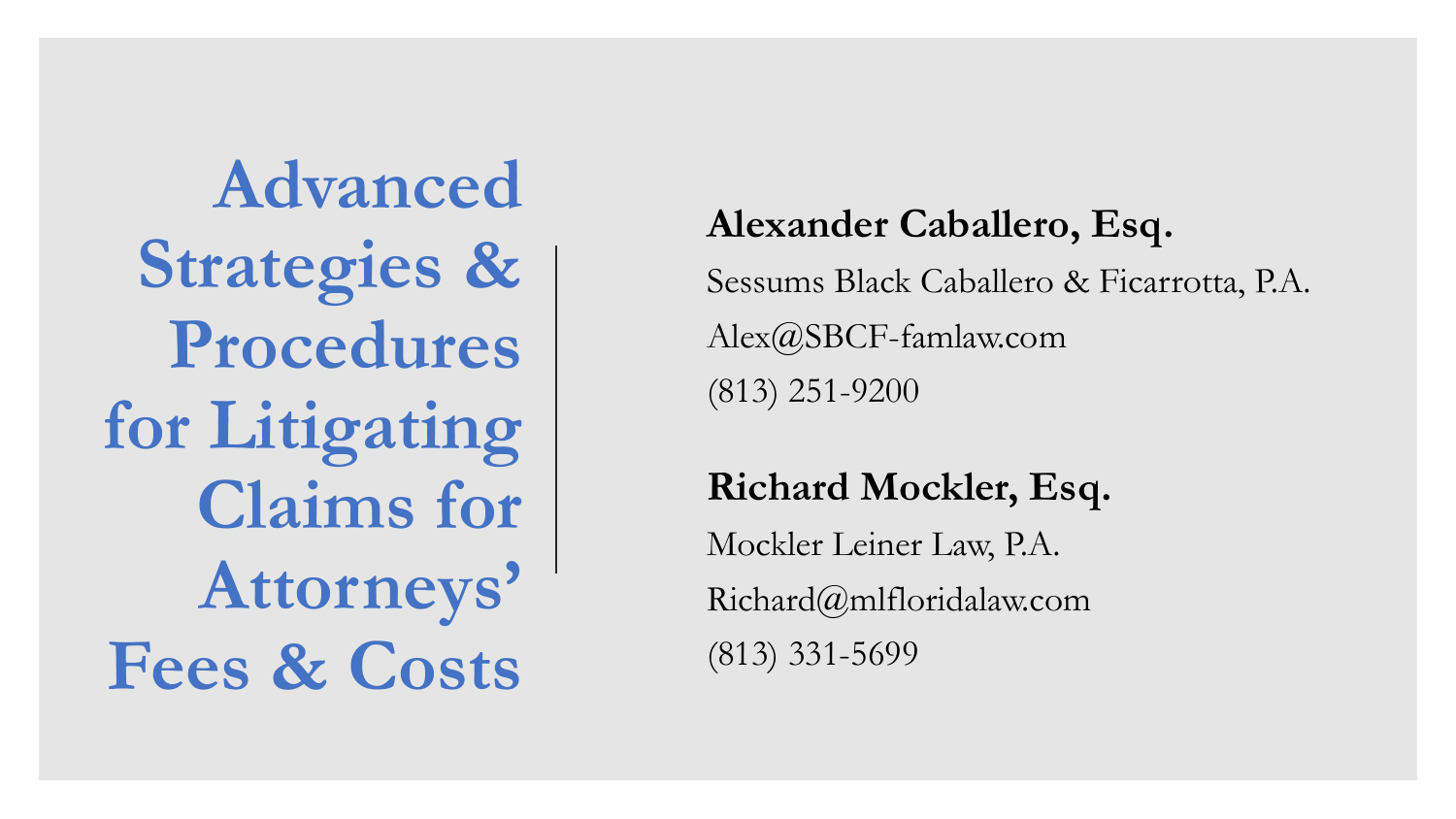

## **Best Billing Practices**

- Adequate description
- Contemporaneous entry
- Multiple attorneys
- No charges
- Discounts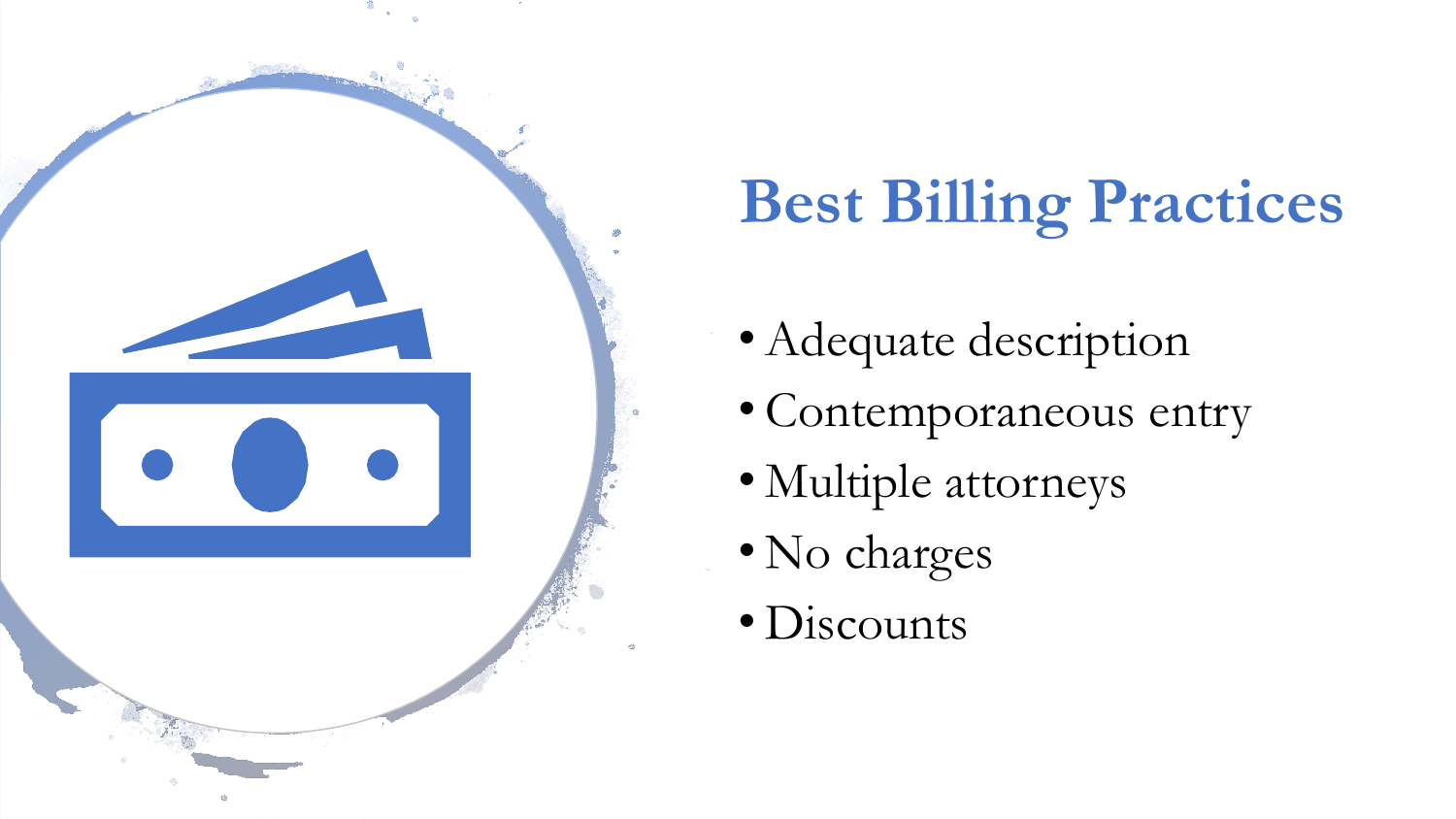# **Factors: Rule 4-1.5(b)(1)**

- (A) the time and labor required, the novelty, complexity, difficulty of the questions involved, and the skill requisite to perform the legal service properly;
- (B) the likelihood that the acceptance of the particular employment will preclude other employment by the lawyer;
- (C) the fee, or rate of <u>fee, customarily charged</u> in the locality for legal services of a comparable or similar nature;
- (D) the significance of, or amount involved in, the subject matter of the representation, the responsibility involved in the representation, and the results obtained;
- $(E)$  the <u>time limitations</u> imposed by the client or by the circumstances and, as between attorney and client, any additional or special time demands or requests of the attorney by the client;
- (F) the nature and length of the professional relationship with the client;
- (G) the experience, reputation, diligence, and ability of the lawyer or lawyers performing the service and the skill, expertise, or efficiency of effort reflected in the actual providing of such services; and
- (H) whether the fee is fixed or contingent [Irrelevant in DOM cases]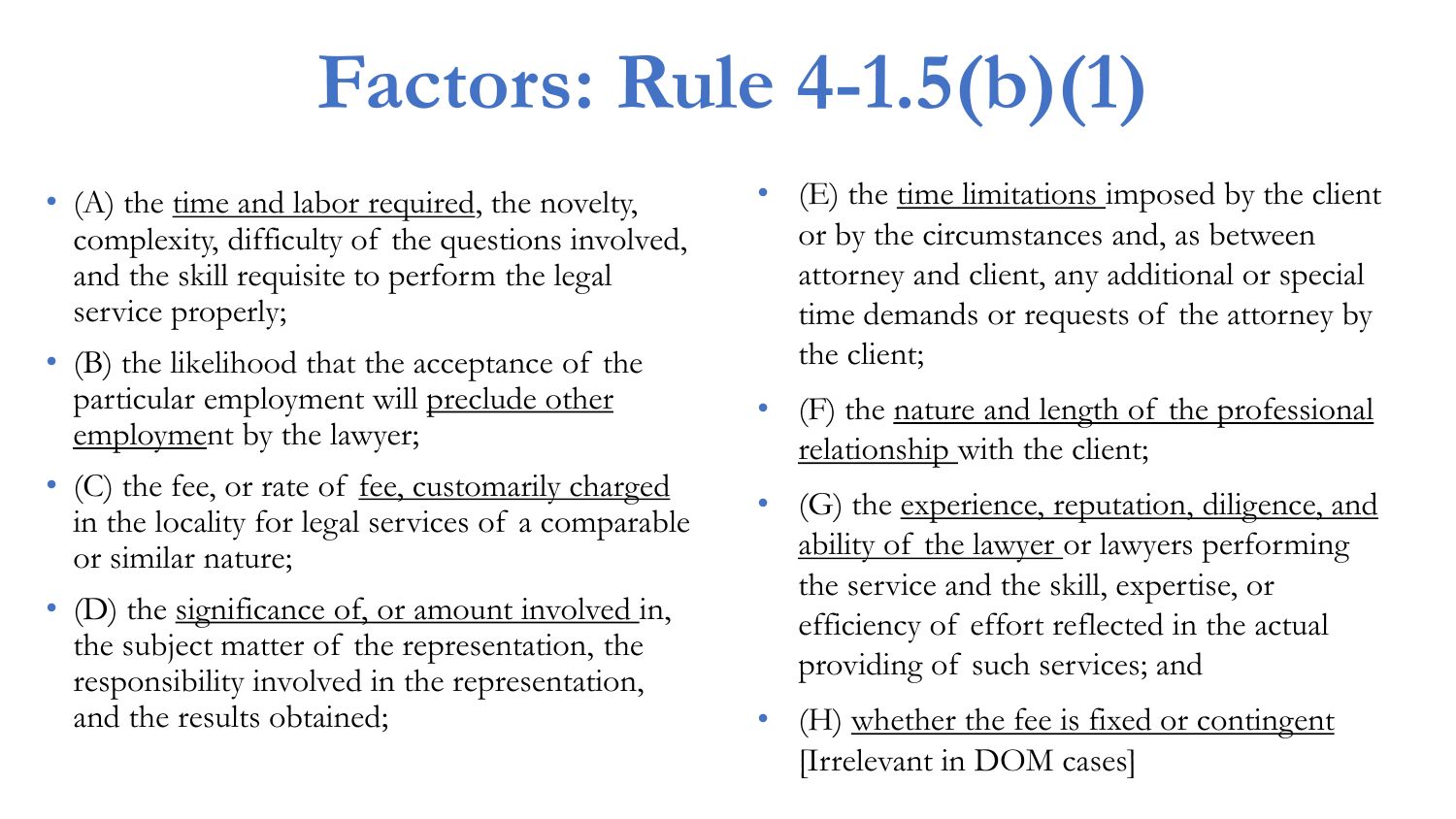## **Statutory Authority**

#### **Chapter 61**

- §61.16, Fla. Stat. ✓*Rosen* factors
- §61.13, Fla. Stat.
- §61.17, Fla. Stat.
- §61.13001, Fla. Stat.

#### **Chapter 742**

- §742.045, Fla. Stat.
- §742.031, Fla. Stat.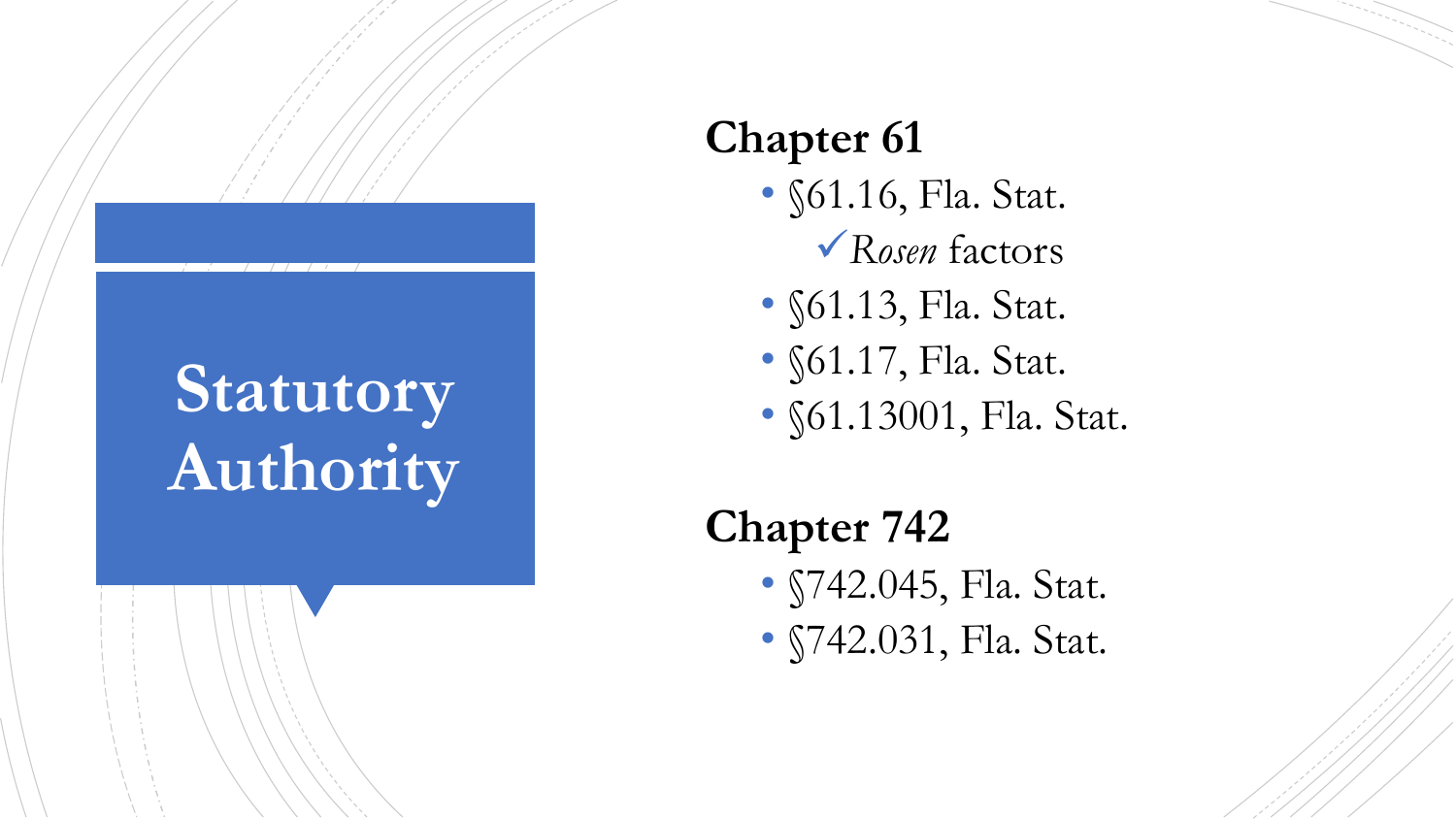## **Inherent Authority**

#### **Inequitable Conduct Doctrine**

- *Moakley v. Smallwood*, 826 So. 2d 221 (Fla. 2002)
- Rarely applicable; requires egregious or bad faith misconduct (*Bitterman*)
- Finding of ability to pay not required (*Myrick*)
- Must quantify amount of increased litigation resulting from the misconduct (*Heiny*)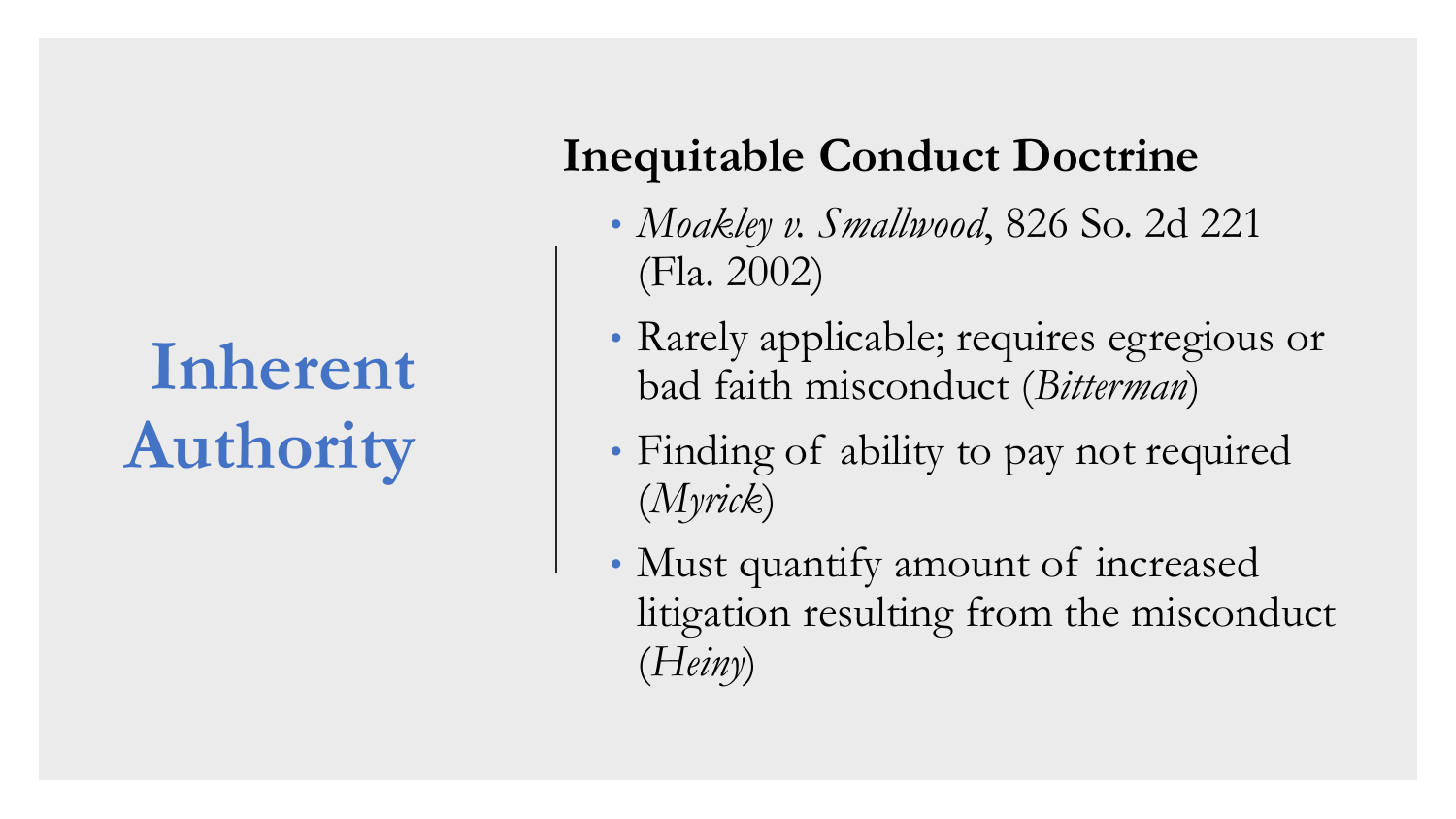

• **Discovery Violations**: Fla. Fam. L. R. P. 12.380

• **Civil Contempt**: Fla. Fam. L. R. P. 12.615(d)(2)

• **Meritless Claim or Defense**: §57.105, Fla. Stat.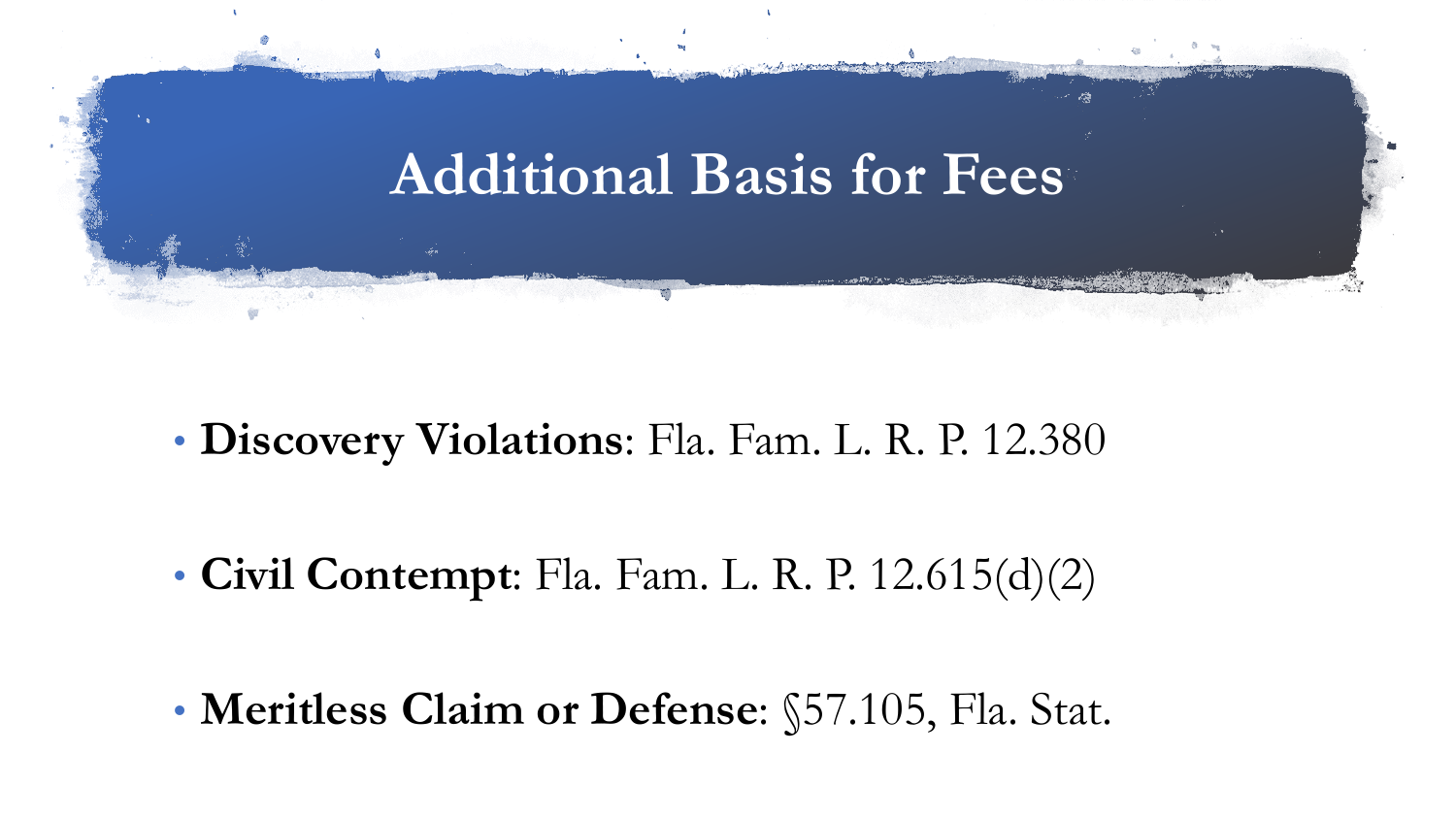## **Entitlement to Fees**



- Request for Fees
- Motion for Fees
- Determination of Entitlement
	- ✓ Actual or relative need?
	- ✓ Timeframe?
- Reservations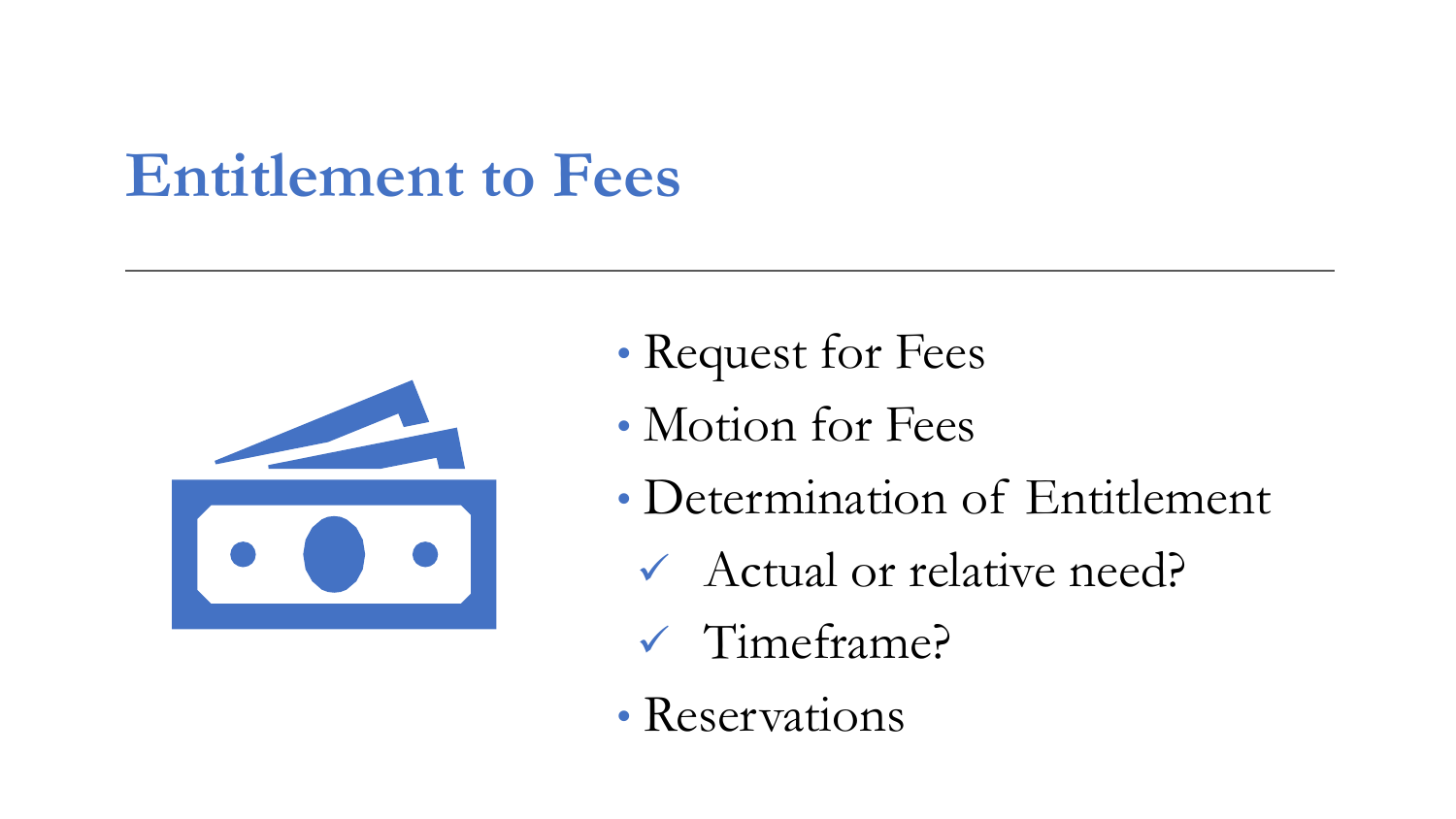#### **Fees for Related Claims**

• Available under Chapter 61 if: "**intertwined** with the dissolution litigation" and "**part and parcel** of the domestic strife" ✓ *Bane v. Bane*, 775 So. 2d 938 (Fla. 2000) ✓ *Kass v. Kass*, 560 So. 2d 293 (Fla. 4th DCA 1990) ✓ *Stein v. Stein*, 254 So. 3d 1025 (Fla. 4th DCA 2018)

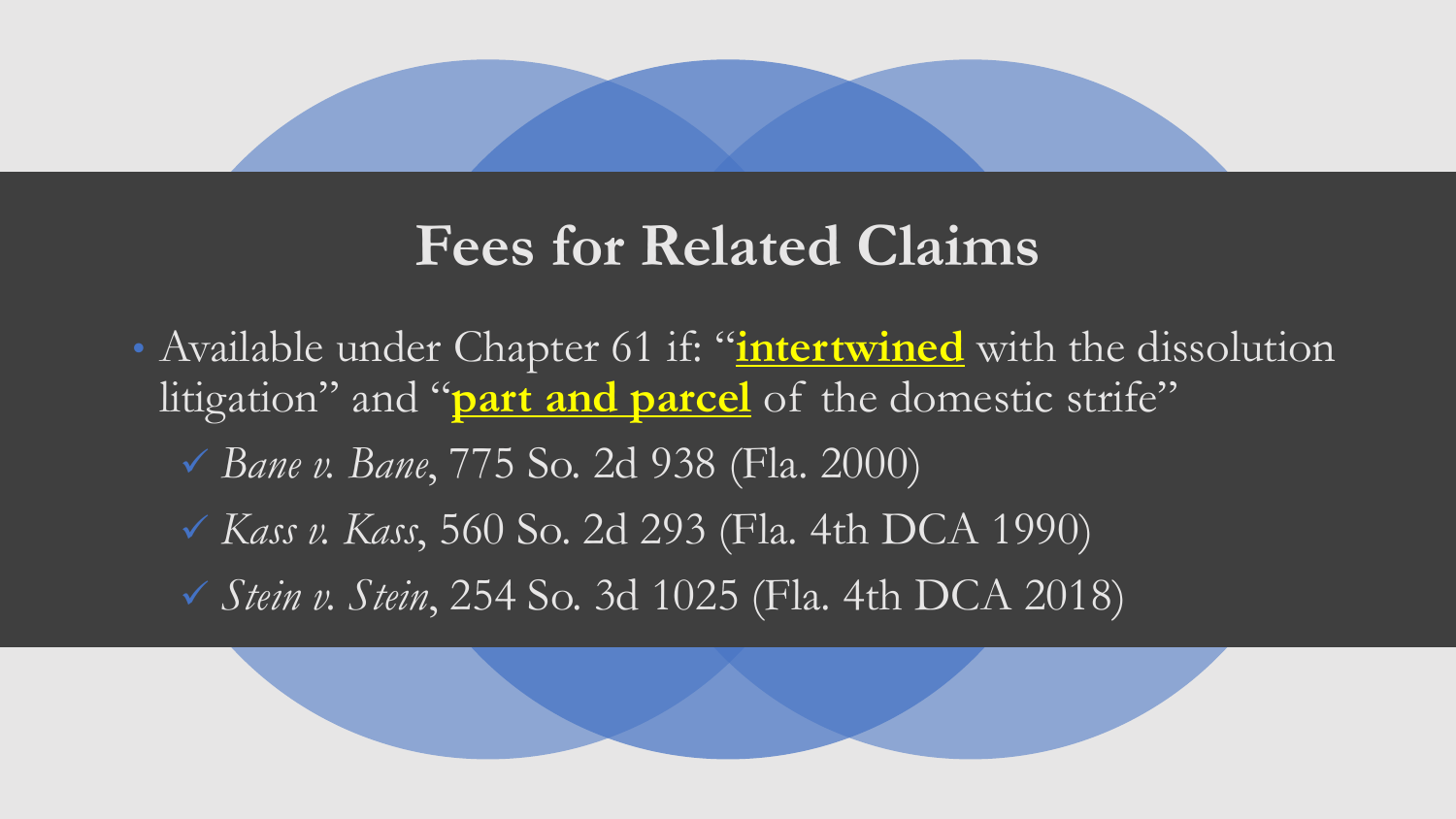## **Fee Discovery**

- Time Period?
- Request for Judicial Notice
- Notice of Intent to Use:
	- ✓ Business Records
	- ✓ Charts and Summaries
- Requests for Admissions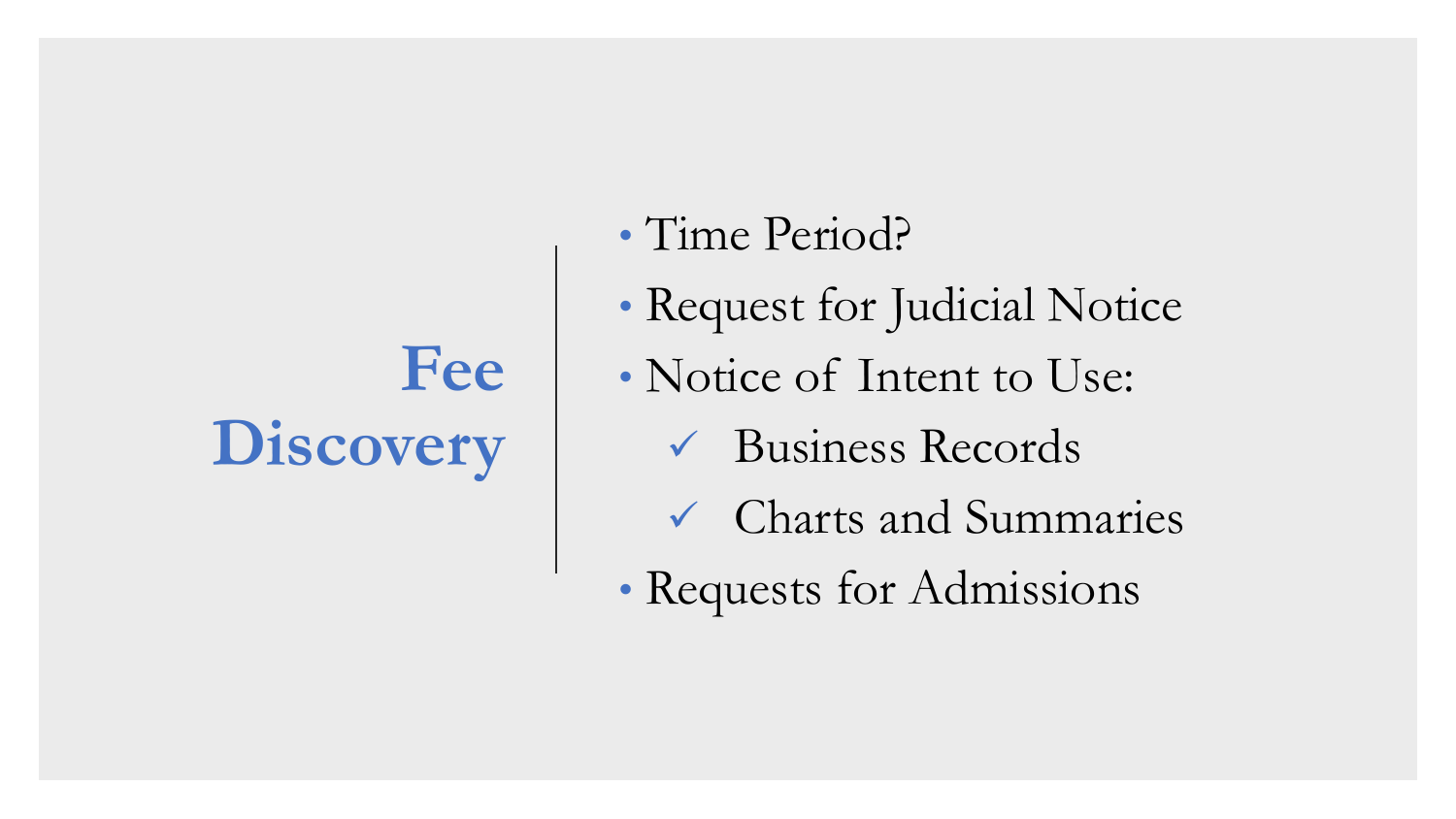## **Discovery of Other Party's Fees**

- Amount of payments
- Source of payments
- Opposing party's invoices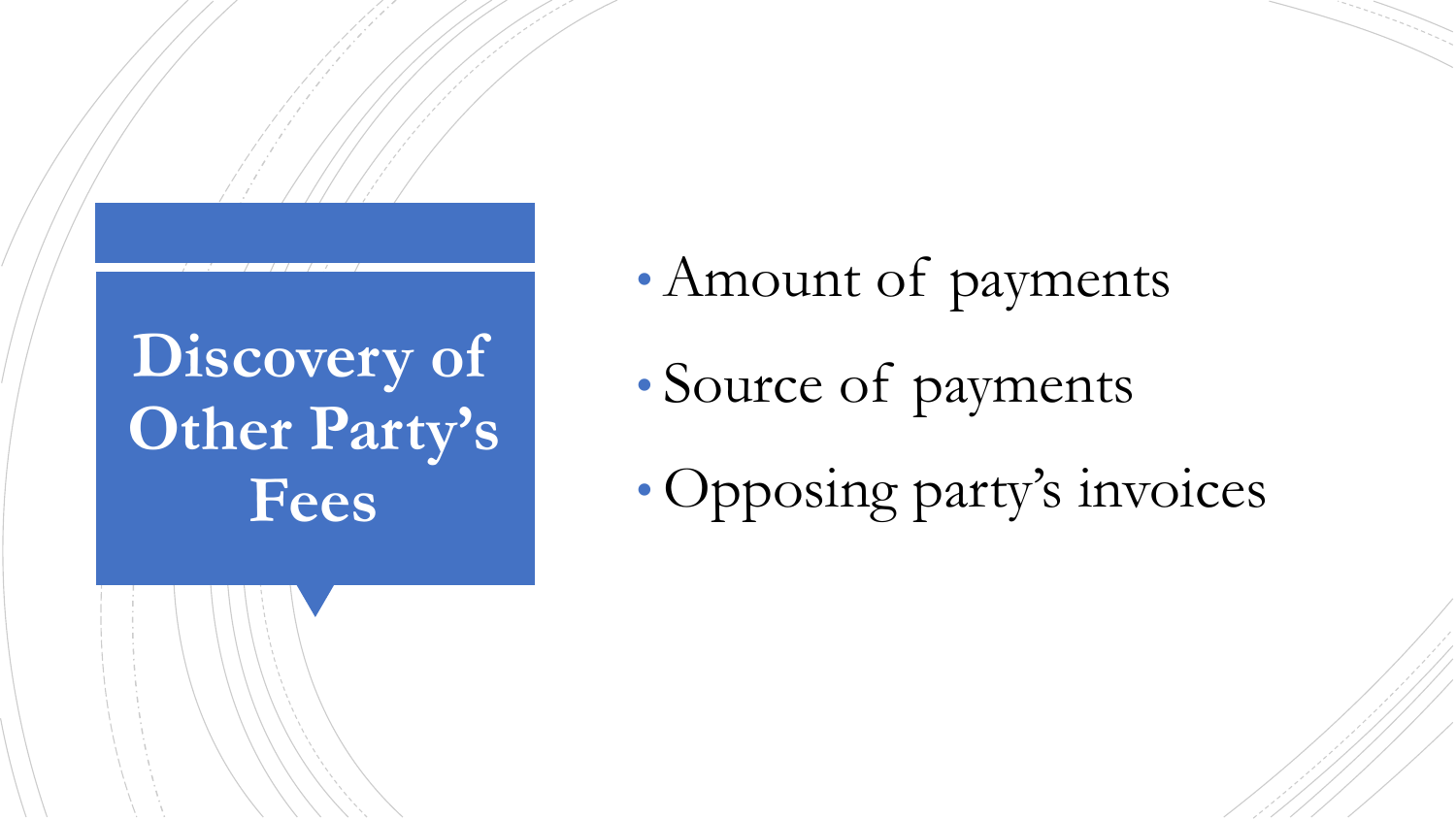**Privilege, Work Product, and Redactions**

- How much to redact?
- Can you prove reasonableness with redacted invoices?
- Is the privilege obviated at some point?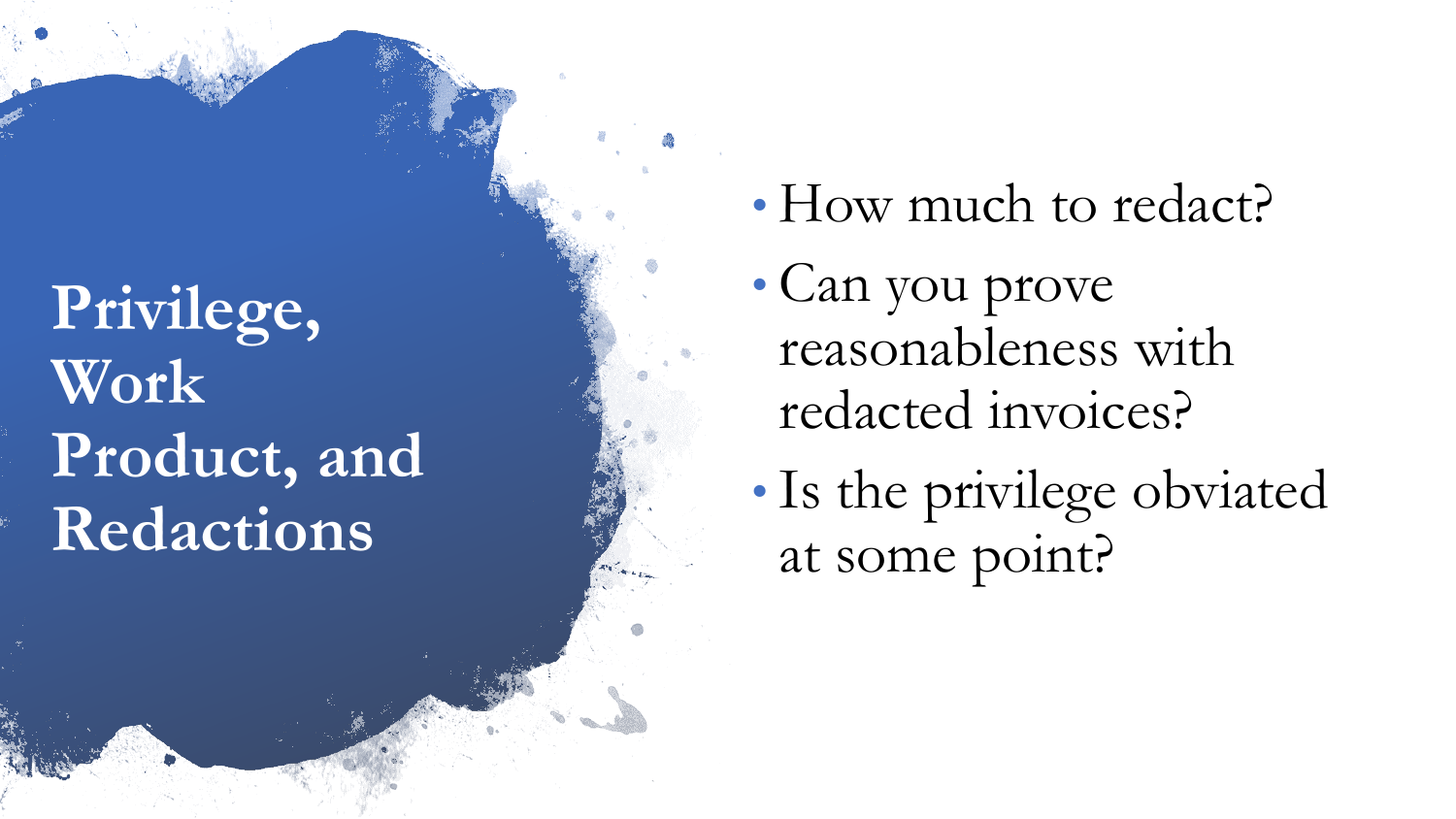## **Ability to Pay**

- All assets within payor's control
	- ✓ Marital AND Non-Marital
	- ✓ Imputation for regular & continuous gifts that will continue in the future
- But, cumulative effect of all awards?
	- $\checkmark$  Equal footing?

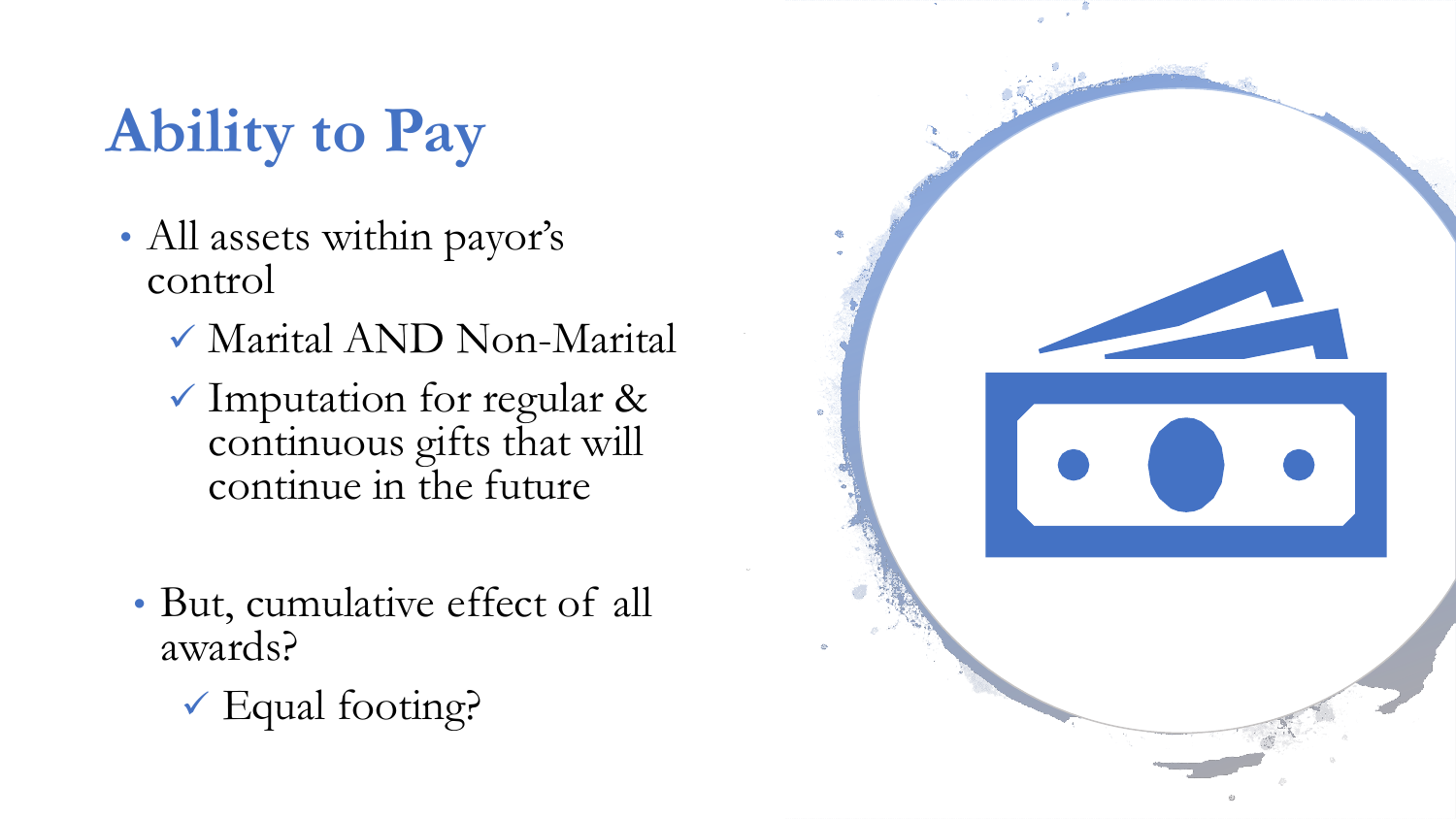

- Unreasonable rates
- Unreasonable hours expended
- Inadequate description
- Duplicative work
- Meritless work
- Block billing
- Administrative/Clerical/Ministerial work (see §57.104, Fla. Stat.)
- Handholding
- Travel time
- Unclean Hands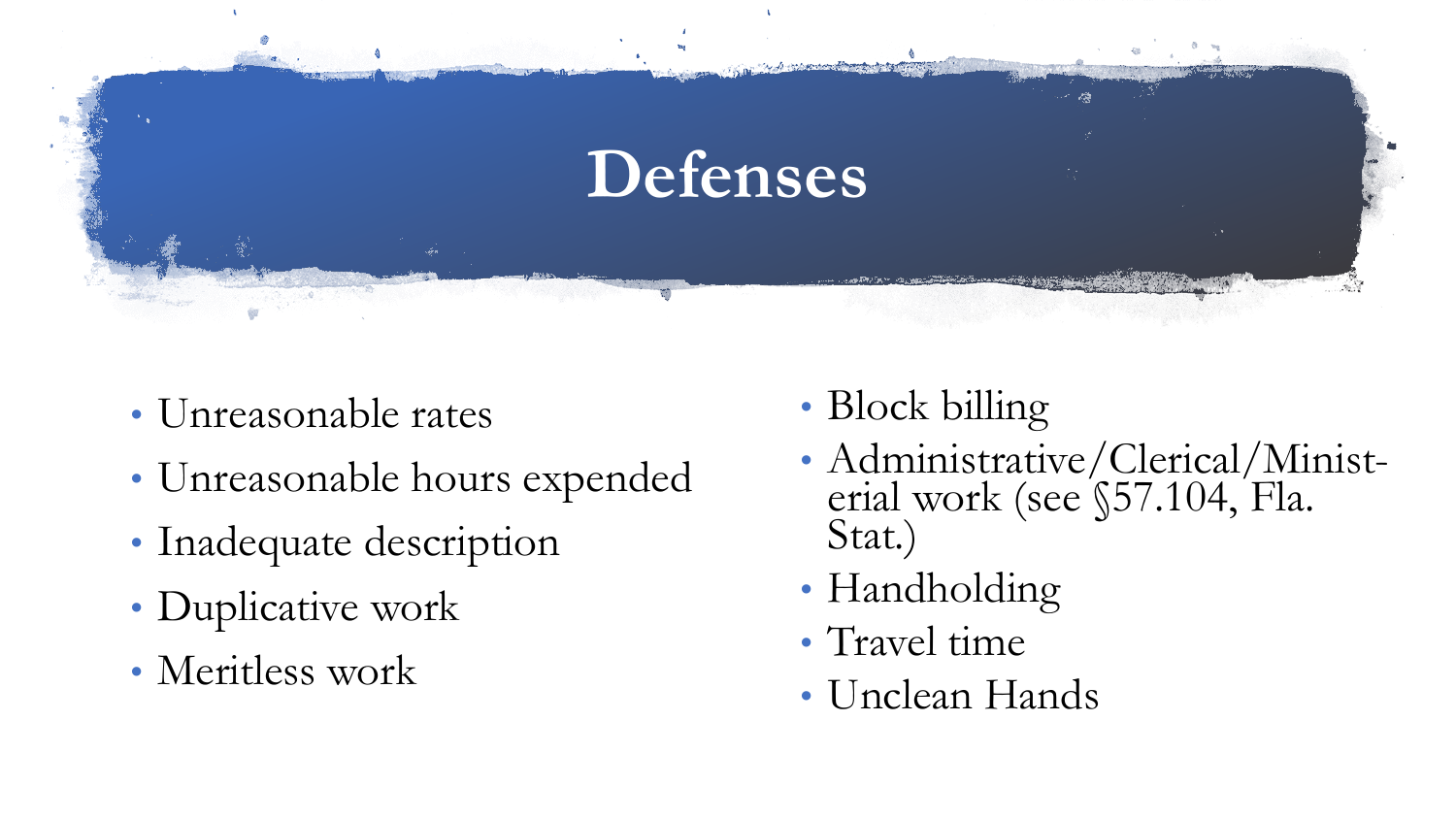#### **Settlement Offers**

- *Diaz v. Diaz*, 826 So. 2d 229 (Fla. 2002)
	- $\checkmark$  Bad result does not, by itself, warrant assessment of fees
	- ✓ Trial courts have inherent authority to assess attorney's fees for bad faith litigation
	- $\checkmark$  Long shot position does not necessarily  $=$  bad faith
- **Hallac v. Hallac**, 88 So. 3d 253 (Fla. 4th DCA 2012)
	- ✓ Settlement offers are relevant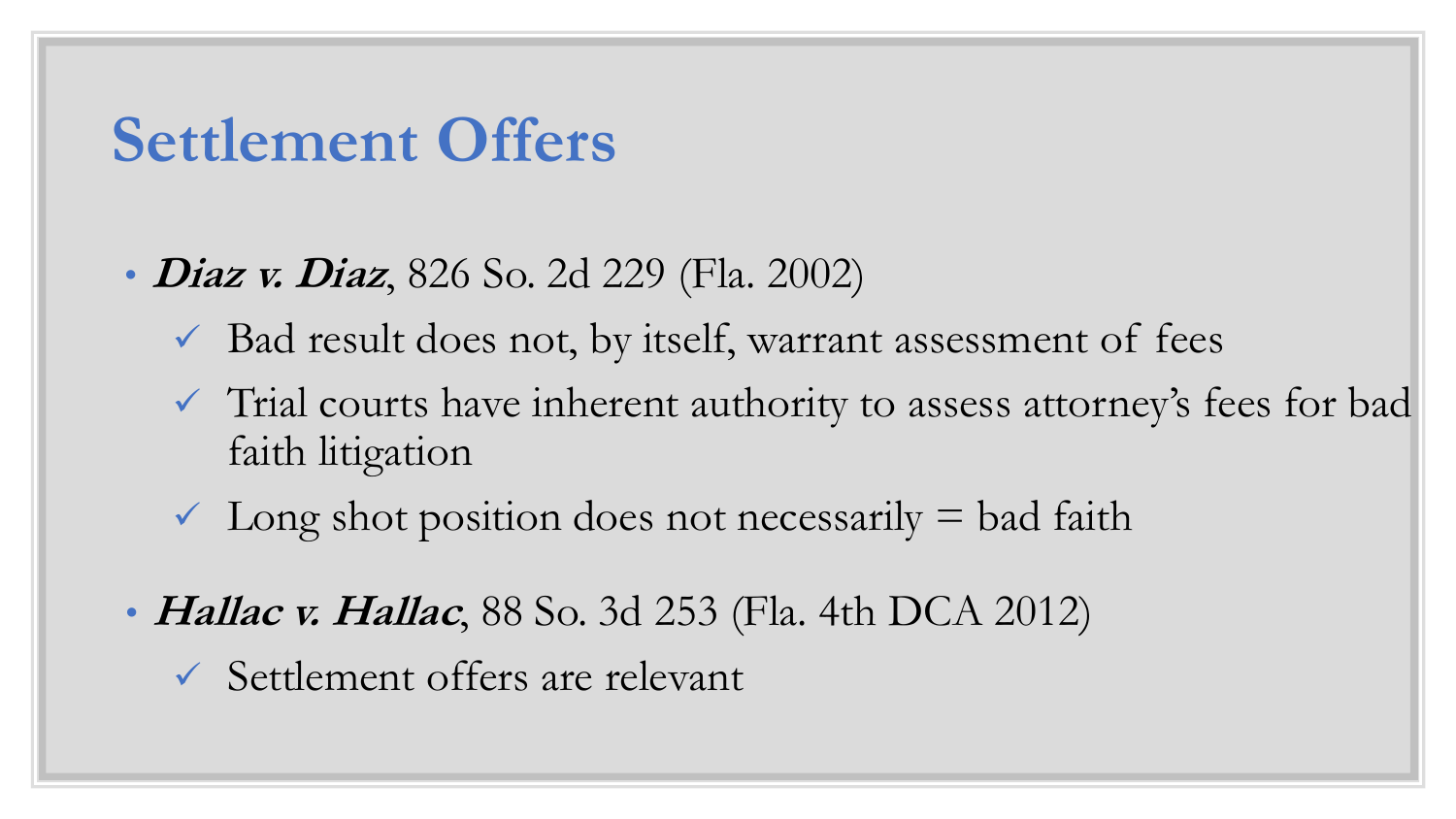# **Use of Experts**

- Are experts necessary?
- How to select an expert?
- What should an expert do to prepare?
- How to cross-examine the fee expert?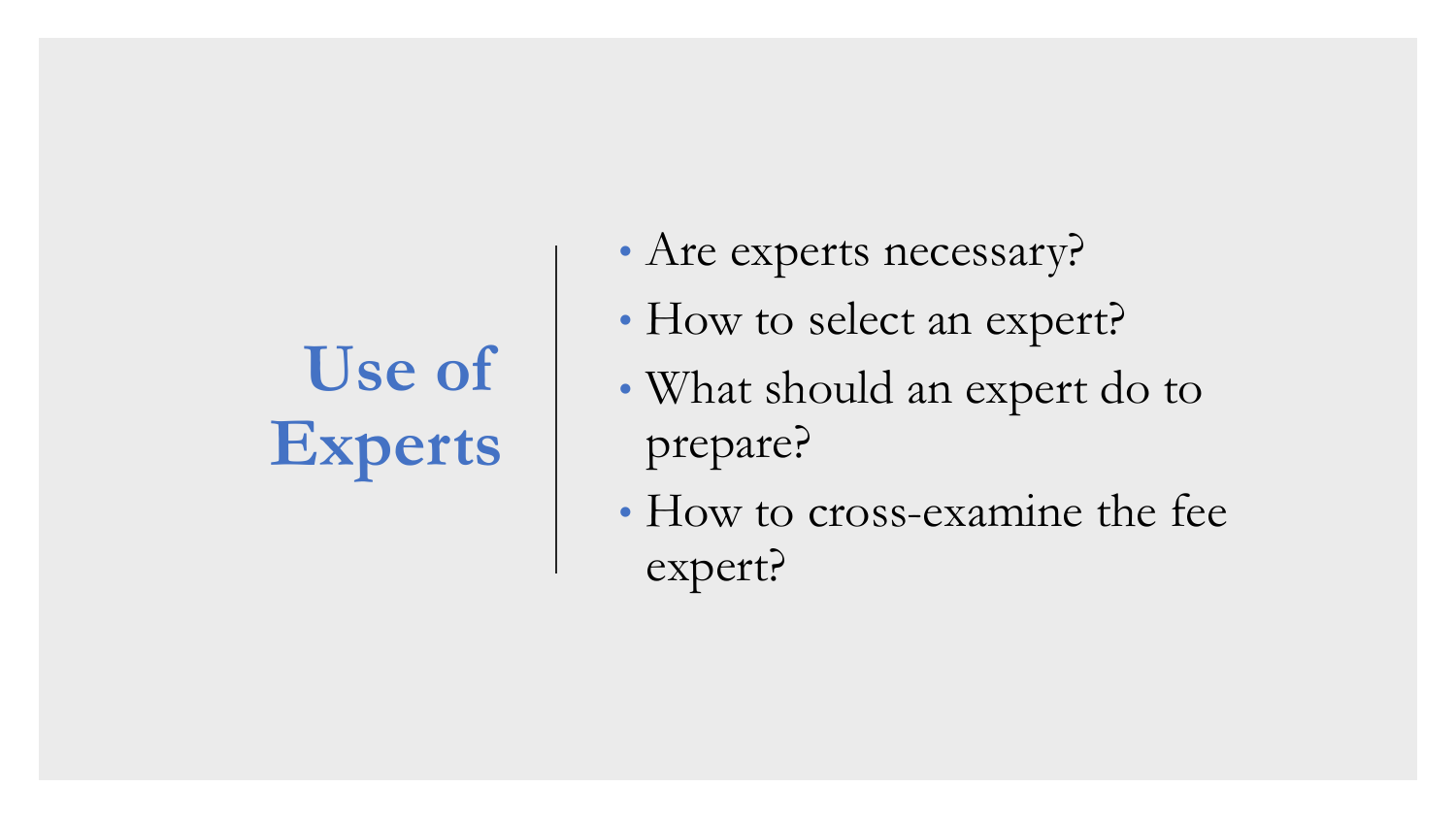## **Temporary Fee Awards**

- Same standard as final fee award (*Nichols v. Nichols*)
- Evidentiary hearing required (*Jones v. Jones*)
- Party seeking fees has burden of proving reasonableness and necessity (*Addie v. Coale*)
- Trial court has broad discretion (*Young v. Young; Berg-Perlow v. Perlo*w)
- Does not create vested rights (*Baker v. Baker*)
- Payor may be entitled to credit (*Derrevere v. Derrevere)*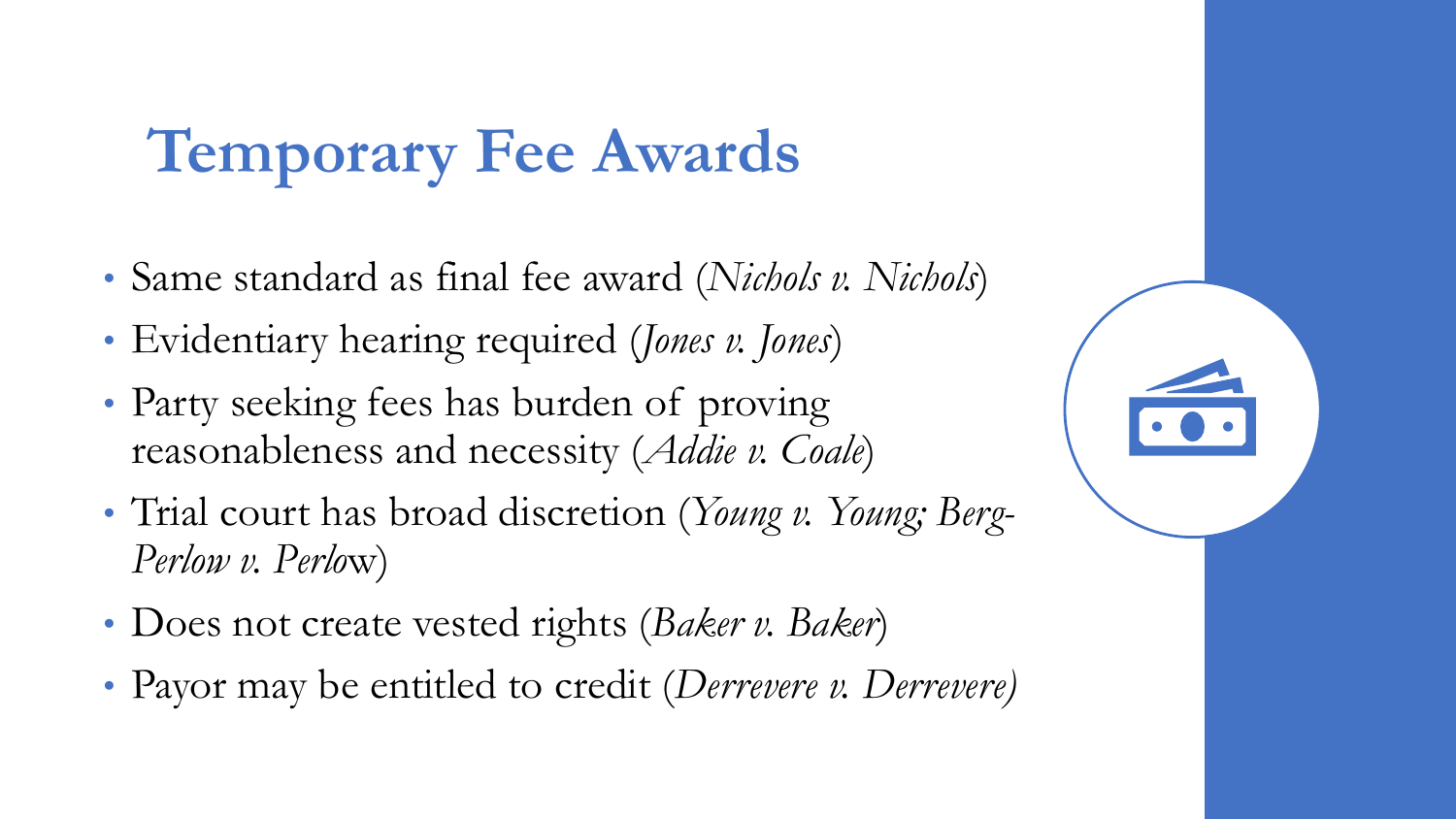## **Final Fee Awards**

• **Written findings required!** 

• 1) Need; • 2) Ability to pay; 3) Hourly rate;

• 4) Number of hours reasonably expended; and

• 5) Enhancement or reductions.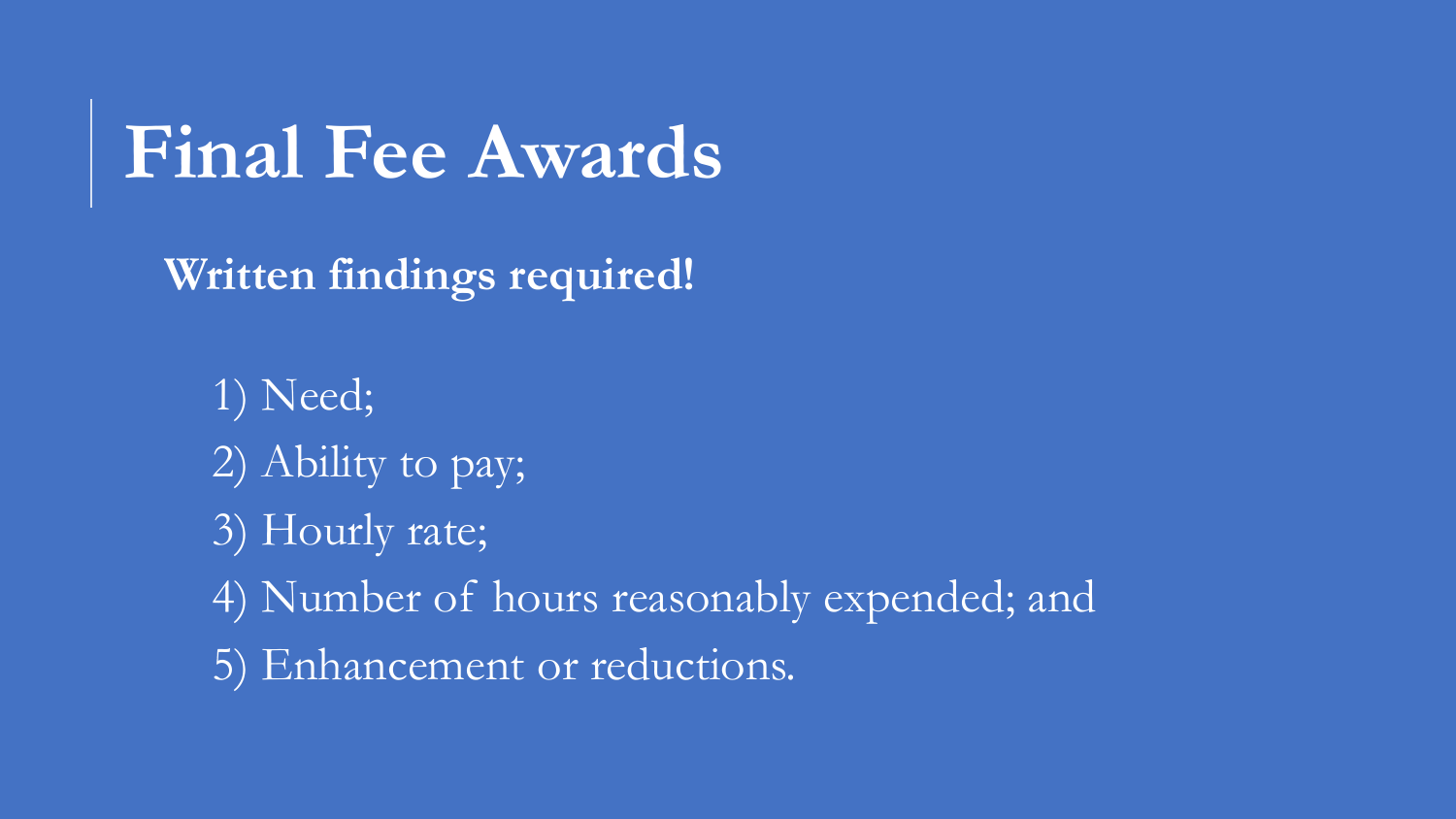## Enforcement of **Fee Awards**

- •Income Withholding Orders
- Contempt Proceedings
- Money Judgments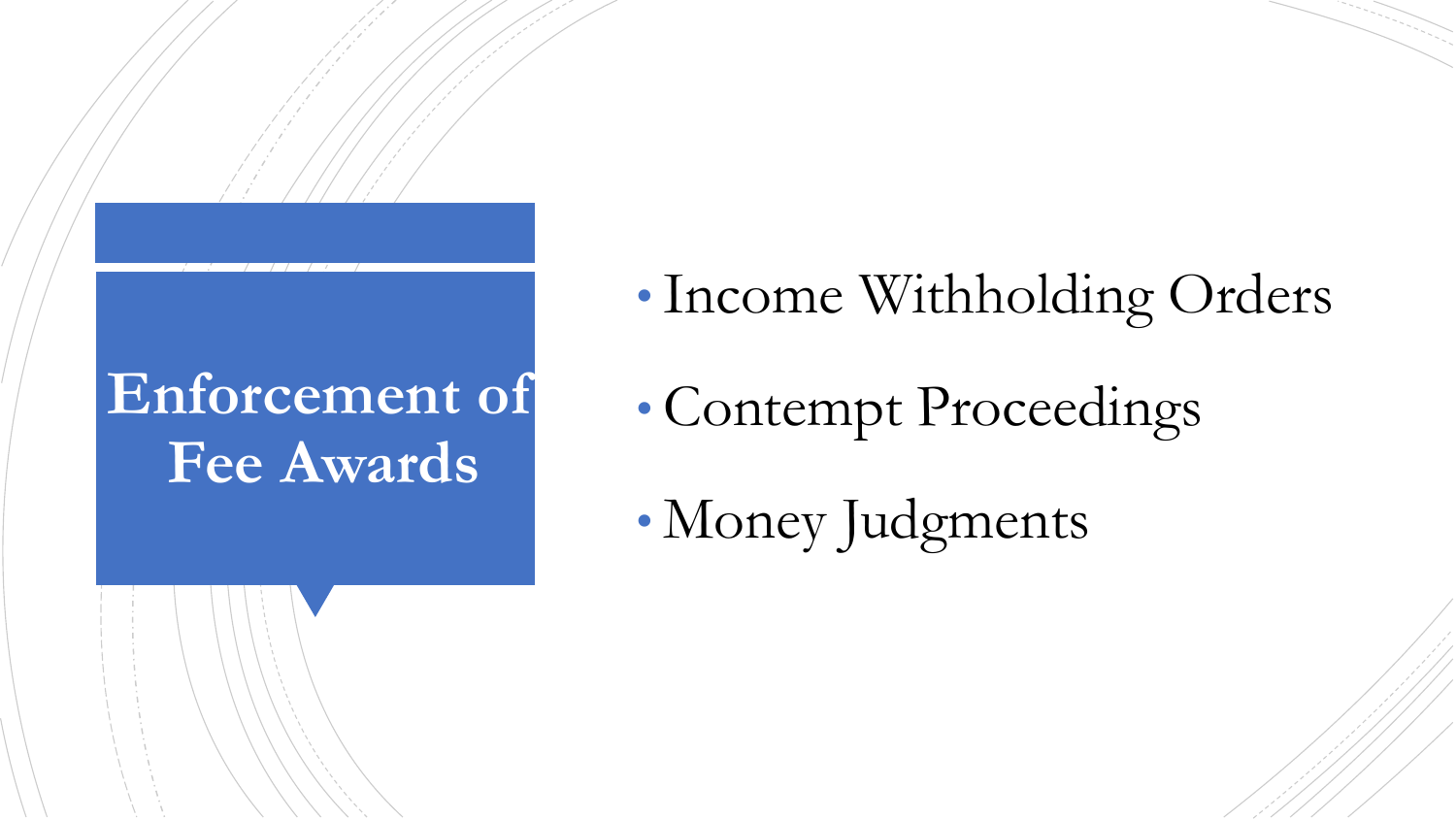# **Fees for Fees**

**Wight v. Wight**, 880 So. 2d 692 (Fla. 2d DCA 2004)

• Permissible to award attorney's fees for litigating entitlement to fees; impermissible to award fees for time spent litigating amount of fees

**Schneider v. Schneider**, 32 So. 3d 151 (Fla. 4th DCA 2010)

- Conflicts with *Wight*
- Party can recover fees for litigating the <u>amount</u> of fees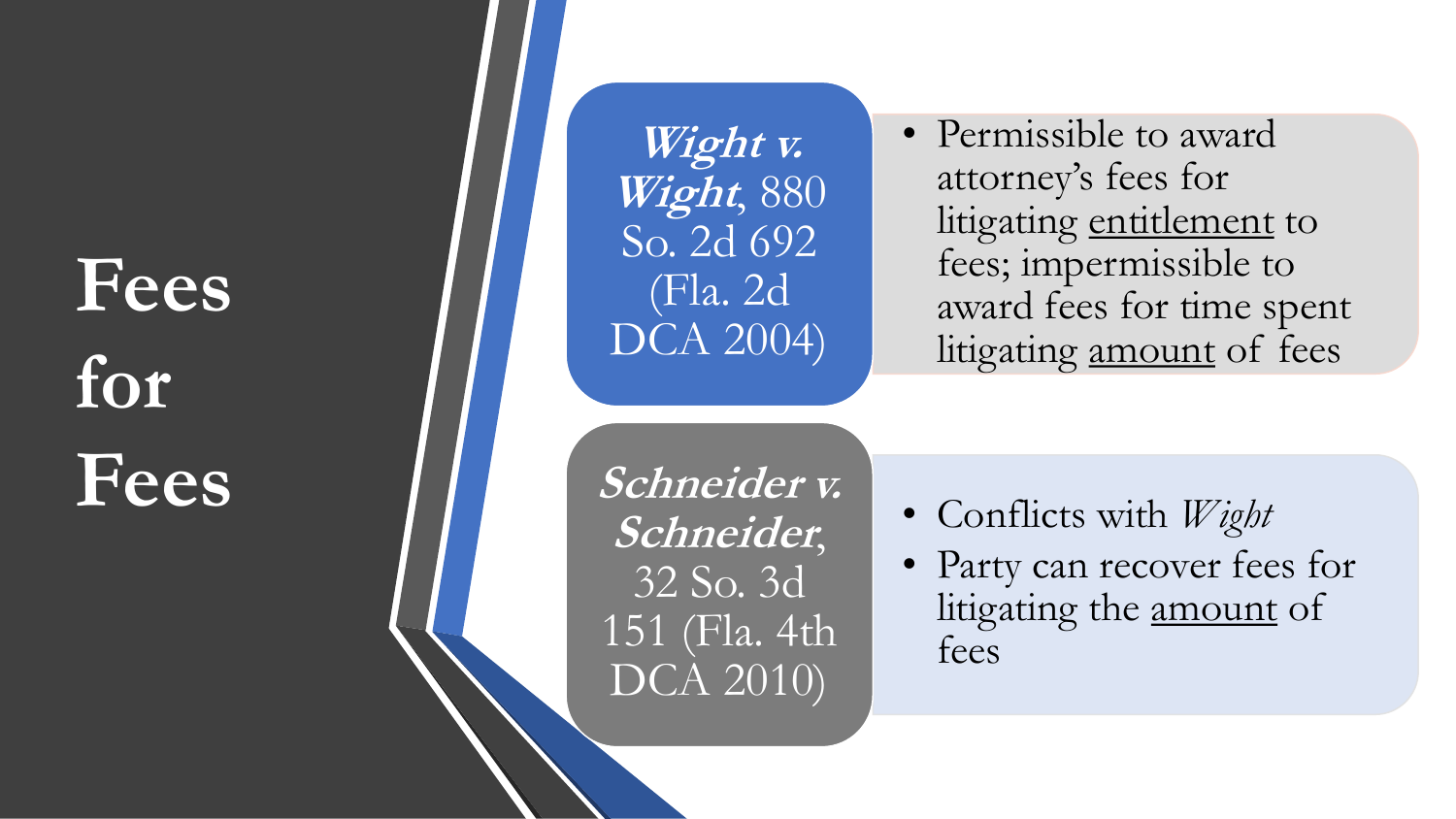

## **Appellate Attorneys' Fees**

- **Chapter 61** appellate court may award attorney's fees for appeals arising from FJDOM's
	- *Bryan v. Bryan*, (Fla. 2d DCA 1977)
	- *Gieseke v. Gieseke*, 499 So. 2d 839 (Fla. 4th DCA 1986)

#### • **Chapter 742**

• *McNulty v. Bowser*, 233 So. 3d 1277 (Fla. 5th DCA 2018) (affirming award of appellate attorney's fees in a paternity proceeding)